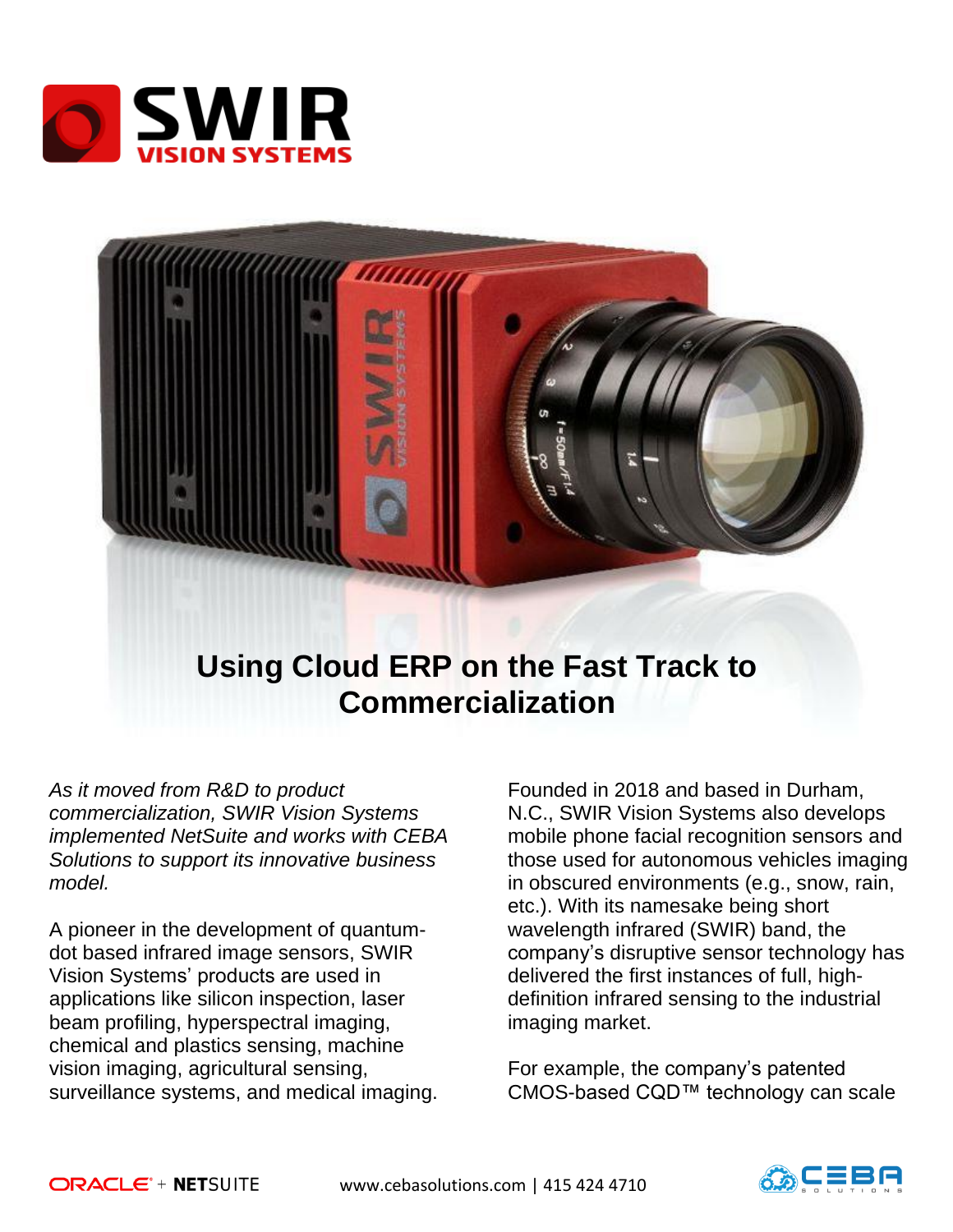down the cost of infrared sensors—and approach the cost of today's silicon-based CMOS sensors—effectively unlocking multiple large-scale and high growth market applications. New imaging technologies in the SWIR band are also becoming a critical need for advanced industrial cameras, 3D mobile phones sensors, and future autonomous vehicle systems.

*"We needed NetSuite to be able to keep track of quotes, sales orders, billing, and invoicing as we processed these orders."*

## Greg Hames, Senior Staff Engineer

### **From Manual to Cloud ERP**

SWIR Vision Systems' roots trace back to a multiyear, corporate-funded R&D program supported by parent company RTI International. Together for more than 10 years—and with funding support from DARPA—the company's core CQD development team steadily advanced the technology toward commercialization. Today, SWIR Vision Systems has 12 employees and ships its novel Acuros CQD SWIR cameras to a worldwide customer base.

Once its technology reached the point of commercialization, SWIR Vision Systems needed a way to track and process its sales orders. Coming from an environment where it was processing just one or two orders per month and is now focused on selling to a broader audience, the company's manual systems weren't going to cut it.

"Previously, it wasn't a big deal to keep track of those orders manually, without any infrastructure," said Greg Hames, Senior Staff Engineer. "However, we knew we'd rapidly lose control of things if we didn't have some type of infrastructure in place as we grew."

## **Support for Growing Order Volumes**

SWIR Vision Systems' customers use its cameras in industrial applications, to identify art forgeries, and to inspect lumber (among other applications). The company currently builds and sells anywhere from 50-100 cameras per year, but is on track to grow steadily over the next few years.

"Our order volume is growing rapidly, and as those orders start to pile on top of each other, they become more and more difficult to track," said Hames. "We needed NetSuite to be able to keep track of quotes, sales orders, billing, and invoicing as we processed these orders."

"We've used NetSuite for some of its other functionalities," he continued, "but that workflow that goes from quote to invoicing is our main function."

Working with its accounting group, SWIR Vision Systems identified NetSuite Cloud ERP as the application that would best meet its needs and was also introduced to CEBA Solutions as a potential implementation partner. After initially attempting the implementation it on its own, the company turned to CEBA for help.

### **A Strong NetSuite Partner**

Hames said CEBA provided setup help plus multiple training sessions on NetSuite usage, the latter of which ensured that the